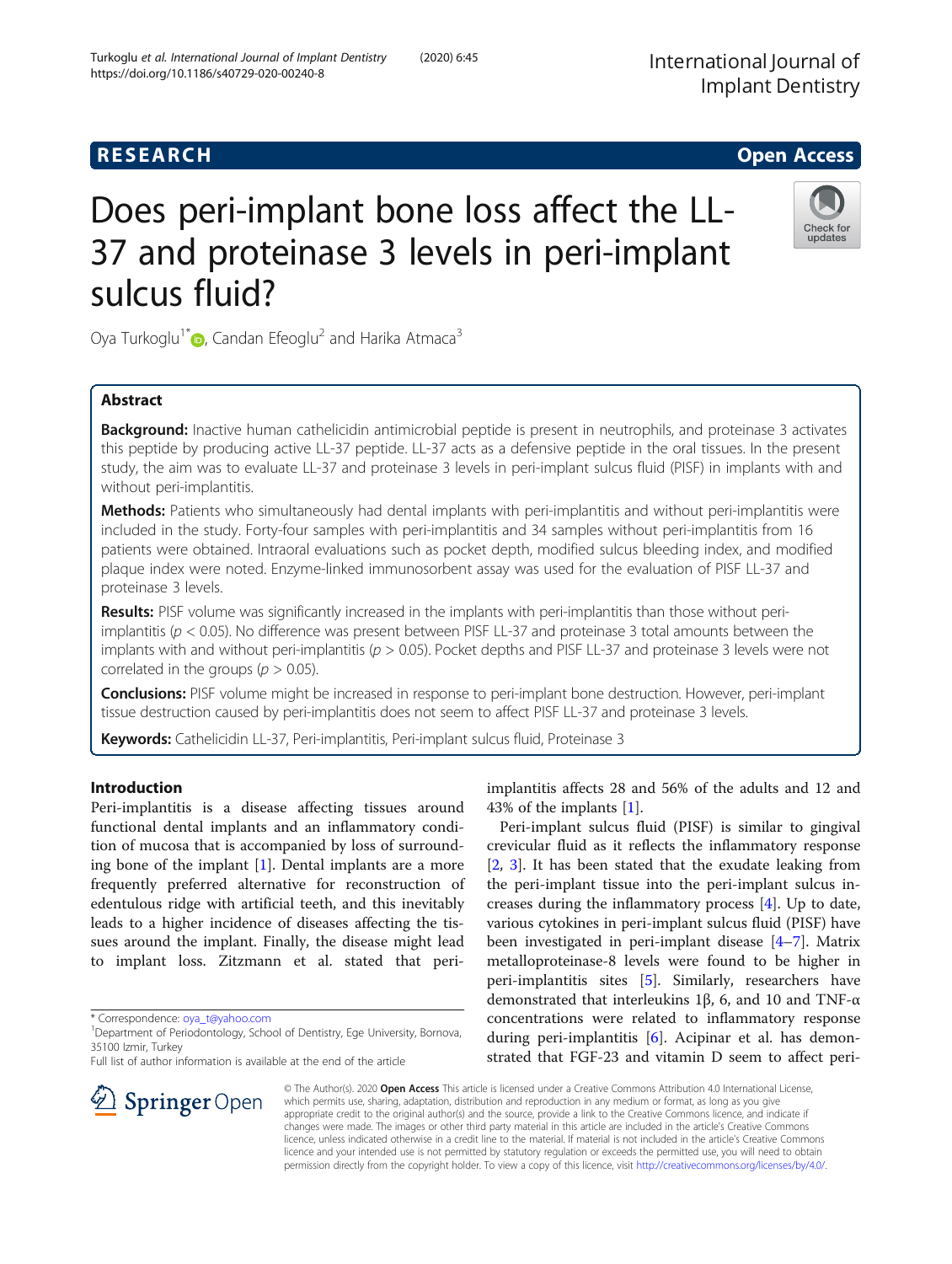implant bone health [\[7](#page-4-0)]. Previously, it was shown that peri-implantitis did not give rise to an increase in osteocalcin, osteopontin, and osteonectin levels in PISF [\[4](#page-4-0)]. Hence, studies investigating the biomarkers that reflect the changes during peri-implant inflammation continue.

Antimicrobial peptides in the oral tissues are crucial participants of the equilibrium between healthy and diseased states [[8,](#page-4-0) [9](#page-5-0)]. Human cathelicidin antimicrobial peptide has a cathelin-like domain and a LL-37 part [\[8](#page-4-0)]. This antimicrobial peptide is expressed especially by neutrophils and epithelial cells [\[10](#page-5-0), [11\]](#page-5-0). Inactive human cathelicidin antimicrobial peptide is present in the neutrophil granules [[8,](#page-4-0) [12\]](#page-5-0). Following neutrophil stimulation, proteinase 3 activates this inactive peptide to produce cathelin-like domain and active LL-37 [[12](#page-5-0)]. Proteinase 3 degrades extracellular matrix proteins, activates platelets, and induces the apoptosis [\[13](#page-5-0)–[15\]](#page-5-0). Both LL-37 and proteinase 3 have effect on the nonoxidative killing of microorganisms [\[16](#page-5-0), [17](#page-5-0)].

Gingival crevicular fluid (GCF) LL-37 and proteinase 3 levels were investigated in the presence of different periodontal diseases [[18](#page-5-0)–[24](#page-5-0)]. Researchers demonstrated that LL-37 antimicrobial peptide is related to periodontal inflammation  $[18, 21-24]$  $[18, 21-24]$  $[18, 21-24]$  $[18, 21-24]$  $[18, 21-24]$  $[18, 21-24]$ . It was denoted that increased GCF LL-37 amounts in periodontal tissue destruction might be related to the innate immunity in inflammation of periodontal tissues [\[18](#page-5-0)]. Laugisch et al. showed that GCF proteinase 3 activity was the highest in gingivitis patients [[20\]](#page-5-0). Our previous study revealed that proteinase 3 levels in GCF was higher in periodontally diseased patients compared to those in periodontally healthy, however similar between those of the periodontally diseased [[21](#page-5-0)]. Probing depths might not be measured effectively because of the inappropriate prosthetic restorations. Additionally, it is known that the macro design of the implant and surface features could prevent appropriate probing and periodontal probe penetration into the pocket [\[25](#page-5-0)]. Since standard clinical measurements including pocket depth and bleeding upon probing are of limited diagnostic value for peri-implant diseases, additional prognostic criteria would be invaluable for detecting peri-implant diseases. Therefore, in this study, the hypothesis is that peri-implant tissue destruction caused by peri-implantitis might affect the LL-37 and proteinase 3 amounts in peri-implant sulcus fluid (PISF). Accordingly, the aim is to evaluate LL-37 and proteinase 3 amounts in PISF in implant sites with and sites without peri-implantitis, in order to detect temporal changes regarding the progression of the disease.

# Materials and methods

Patients having implants with peri-implantitis and without peri-implantitis simultaneously were identified to be included into study. A total of 16 patients who had both peri-implantitis and non-peri-implantitis sites were included into study. Each of the 16 patients had both study groups: peri-implantitis and non-peri-implantitis. Fortyfour implants with peri-implantitis and 34 implants without peri-implantitis from 16 patients were evaluated. Participants were selected among the individuals who admitted to the Periodontology Department, School of Dentistry, Ege University. All participants gave informed consents. Research protocol was approved by the Ege University Ethics Committee. Patients who had undertaken antibiotic in the past 3 months, who have infectious diseases, systemic diseases, and immunological disorders; women who were pregnant or who breastfeed; and smokers were excluded. Implants included in the study were minimum placed a year previously. They were also loaded for at least 6 months in a functional way.

# Intraoral measurements

Intraoral measurements including pocket depth, attachment loss, bleeding upon probing, and plaque index were measured in the whole mouth to determine the periodontal condition of the patient [\[26,](#page-5-0) [27](#page-5-0)]. Pocket depth was measured using a plastic periodontal probe. Modified sulcus bleeding index (MSBI), modified plaque index (MPI), and suppuration in the implants were evaluated [[28](#page-5-0)]. Bone level around the implant was inspected by a peri-apical radiograph. A calibrated periodontist carried out all periodontal and peri-implant measurements.

# Study groups

If an implant has bone loss more than 2 mm from the implant platform except for normal bone remodeling and pocket depth deeper than 4 mm and bleeding upon probing, it was diagnosed as peri-implantitis [\[29](#page-5-0)].

If an implant with or without bleeding upon probing has no radiographic bone loss except normal bone remodeling, it was diagnosed as non-peri-implantitis.

# Collecting PISF samples

PISF sampling was performed 1 day after the clinical examination. PISF samples were obtained from implants with and without peri-implantitis on the same patient. Three or five PISF samples (samples with or without peri-implantitis) were obtained from each patient. A total of 78 samples (44 samples with peri-implantitis and 34 samples without peri-implantitis) were provided from 16 patients. PISF sampling was performed at interproximal surfaces of the implants as described before [[4\]](#page-4-0).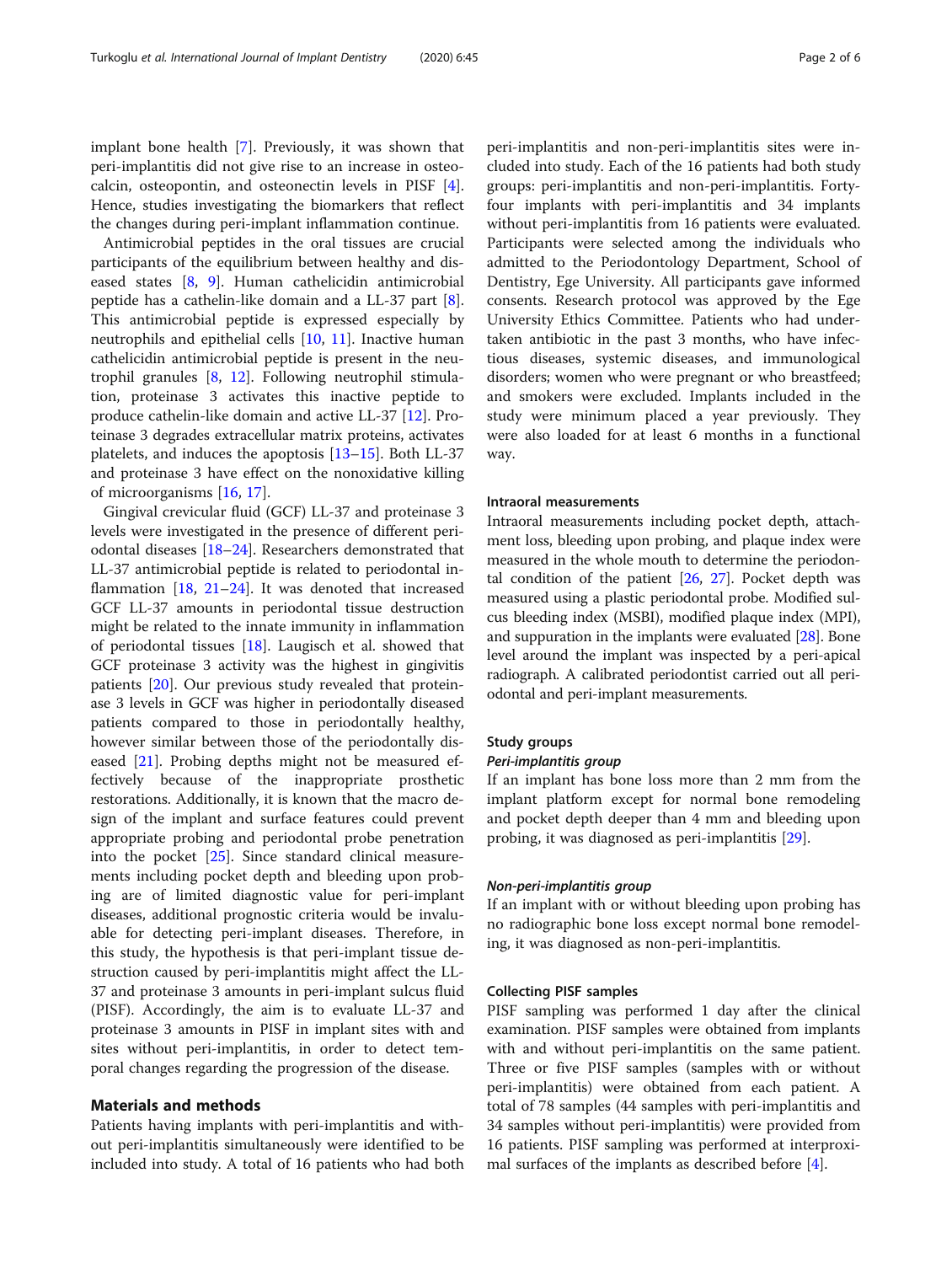# Laboratory analysis

Paper strips were incubated in 200 μl 0.5% Tween solution with 0.1 M phosphate-buffered saline for 15 min. Then enzyme-linked immunosorbent kits $^{1, 2}$  were used for determining PISF LL-37 and proteinase 3 levels according to the directives of the kit. According to the kits, minimum detectable limits for LL-37 was 0.395 ng/ml. Minimum detectable limits for proteinase 3 was 0.236 ng/ml. While making a calculation of the levels of the markers investigated, dilution rates were taken into consideration and results were presented as total amounts.

# Statistical analysis

In order to achieve 95% power, at a medium effect size of 0.5 and with a significance level  $\alpha$  = 0.05 using a twosided paired  $t$  test, a minimum sample size was estimated as 54 (G\*Power version 3.1.9.2, Franz, Universitat Kiel, Germany). Categorical data including MPI and MSBI were defined using observed frequencies and percentages. Continuous variables including pocket depth, PISF volume, and PISF LL-37 and proteinase 3 were given by the means and standard deviations with the statistical package<sup>3</sup>. Since the number of implants for each group and the number of implants for each person were unequal, the study design was unbalanced. Accordingly, we included random person effect and fixed effect for group in the model when comparing pocket depth, PISF volume, and PISF LL-37 and proteinase levels between two groups, and this model was analyzed by using SAS 9.3<sup>4</sup>. Group, jaw, and interaction effect between group and jaw were also evaluated for PISF LL-37 and proteinase 3 levels. Pearson analysis was applied for assessing the correlation between pocket depth and PISF volume and PISF LL-37 and proteinase 3 levels.

# Results

# Demographics and intraoral data

Demographic evaluation of 16 patients was performed. The mean age of the study participants was 54.06 years (42–66 years). Eight patients of the study participants were female. Four out of 16 patients were periodontally healthy, 4 of them had gingivitis, and 8 had chronic periodontitis [\[30](#page-5-0)]. Nineteen of the 44 peri-implantitis sites in 16 patients were located on the maxilla, and 25 were located on the mandibula. Nineteen of the 34 non-periimplantitis sites in 16 patients were on the maxilla, and 15 were on the mandibula. All participants were nonsmokers. The mean time between delivery of the

<sup>1</sup>Human LL-37 Enzyme-linked immunosorbent kit, Mybiosource

2 Human Proteinase 3 Enzyme-linked immunosorbent kit, Mybiosource 3 SPSS Inc., version 21.0, Chicago, IL, USA

4 SAS Institute Inc., Cary, NC, USA, PROC MIXED

prosthesis and the appointment of examination were 8 ± 2 years (mean ± standard deviation).

Peri-implant data of the sampling sites is demonstrated in Table 1. Pocket depths of the implants with peri-implantitis was significantly increased in comparison to those without peri-implantitis ( $p < 0.0001$ ). MSBI and MPI were significantly increased in implants with peri-implantitis in comparison to implants without periimplantitis ( $p < 0.05$ ). PISF volume was increased in implants with peri-implantitis compared to implants without peri-implantitis ( $p < 0.05$ ).

# PISF LL-37 and proteinase 3 levels

Figure [1](#page-3-0) shows PISF LL-37 and proteinase 3 levels in implant sites with and without peri-implantitis. No significant difference was observed in PISF LL-37 total amounts between implant sites with and without peri-implantitis ( $p = 0.585$ ). There was no significant difference in PISF proteinase 3 total amounts between peri-implantitis sites and non-periimplantitis sites ( $p = 0.083$ ). As to concentrations, there was a significant interaction in PISF LL-37 level between disease and jaw ( $p < 0.05$ ). Similarly, significant interaction was observed in PISF proteinase 3 concentrations ( $p < 0.05$ ). Correlations between PD and PISF LL-37 and proteinase 3 levels are presented in Table [2](#page-3-0). There was no significant correlation between sampling sites' pocket depths and LL-37 total amounts ( $p = 0.506$ ,  $r = 0.077$ ). Sampling sites' pocket depths and proteinase 3 total amounts were not correlated either  $(p)$  $= 0.963$ ,  $r = -0.005$ ). However, there were significant correlations between pocket depth, PISF LL-37 concentration ( $p =$ 0.000,  $r = 0.461$ ), and proteinase 3 concentrations ( $p = 0.000$ ,  $r = 0.478$ ). As expected, pocket depth values of sampling sites were correlated with PISF volume ( $p = 0.000$ ,  $r = 0.496$ ).

# **Discussion**

It is stated that the assessment of proinflammatory activity in saliva and GCF could give information about the progress of the periodontal and peri-implant diseases [[31](#page-5-0)–[34](#page-5-0)]. Up to date, proinflammatory cytokines and antimicrobial peptides in GCF and saliva are investigated in various periodontal diseases [[18,](#page-5-0) [24,](#page-5-0) [31,](#page-5-0) [35\]](#page-5-0). Although proinflammatory cytokines, matrix metalloproteinases,

| Intraoral parameters (mean ± SD<br>or med (min-max)) | Peri-implantitis<br>$(N = 44)$ | Non-peri-implantitis<br>$(N = 34)$ |  |
|------------------------------------------------------|--------------------------------|------------------------------------|--|
| Pocket depth                                         | $6.5 \pm 1.4$                  | $4 \pm 1.3$                        |  |
| MPI                                                  | $2.5(2-3)^{*}$                 | $2(0-3)$                           |  |
| <b>MSBI</b>                                          | $2(2-3)^{*}$                   | $1(0-2)$                           |  |
| <b>PISE</b>                                          | $0.62(0.14-0.99)^{*}$          | $0.33$ $(0.11 - 0.75)$             |  |

MPI modified plaque index, MSBI modified sulcus bleeding index, PISF periimplant sulcus fluid

\* Significant difference from non-periodontitis group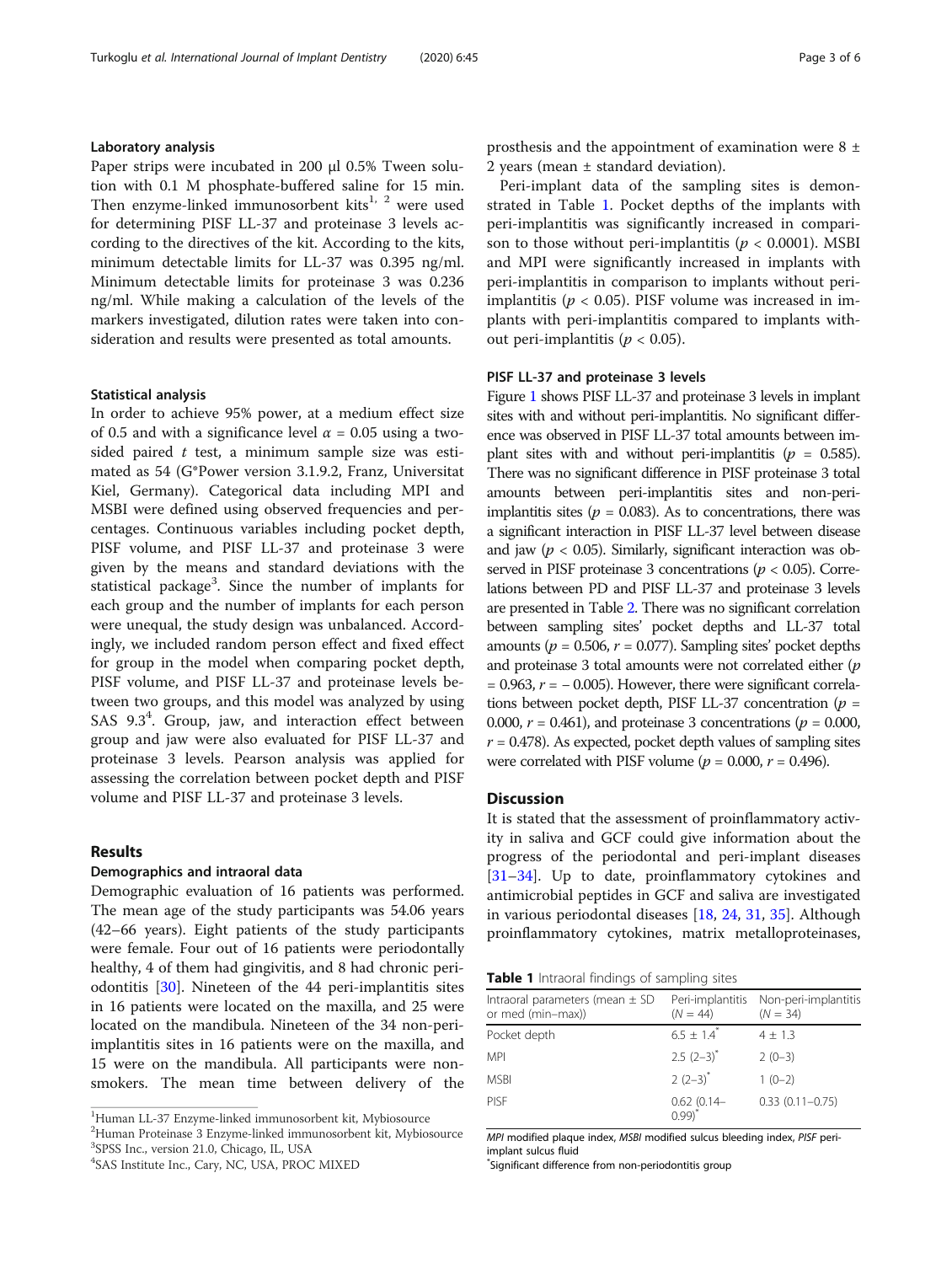<span id="page-3-0"></span>

and proteolytic enzymes are well studied [[21](#page-5-0), [35](#page-5-0)–[37](#page-5-0)], there is no study investigating antimicrobial peptides in peri-implant diseases. As far as we know, PISF LL-37 antimicrobial peptide and its activator-proteinase 3 levels were investigated in peri-implant diseases for the first time with this research. Our findings demonstrated no important changes in PISF LL-37 and proteinase 3 total amounts between implants with and without periimplantitis. Additionally, total amounts of PISF LL-37, proteinase 3, and pocket depth of sampling sites were not correlated.

It has been demonstrated that GCF reflects the inflammatory state that based on clinical status of the periodontal tissues [\[38](#page-5-0)]. In the literature, it has been stated that total amounts per standard sampling time is a better indicator of relative GCF constituent activity rather than GCF concentrations [[39](#page-5-0)–[41](#page-5-0)]. Besides, it has been suggested that PISF is similar to GCF as it reflects the in-flammatory response [\[5](#page-4-0)]. Therefore, in the present study, PISF LL-37 and proteinase 3 levels were reported as total amounts per time of collection instead of reporting their concentration.

PISF volume of implants with peri-implantitis was increased in comparison to sites without peri-implantitis in the current study, and this result is in consistent with

the other researches [[42,](#page-5-0) [43\]](#page-5-0). Since PISF is an inflammatory exudate, one can reasonably expect to have elevated PISF volume in the presence of peri-implant tissue destruction. Epithelial cells and neutrophils express LL-37 antimicrobial peptide. In the presence of inflammation, blood vessels dilate and neutrophils migrate from the vessels to inflammation area. Studies demonstrated that GCF samples from periodontitis and gingivitis patients had increased levels of LL-37 [[18](#page-5-0), [21](#page-5-0)–[24\]](#page-5-0). Our results showed that although PISF volume in implants with peri-implantitis was increased, PISF LL-37 levels in sites with and without peri-implantitis were similar. This could be a result of the compromised blood circulation around dental implants. The vascular supply to the zone of supra-alveolar connective tissue comes from the capillaries of the connective tissue under the epithelium, the vascular plexus near the junctional epithelium and the periodontal ligament [\[44](#page-5-0)]. Nevertheless, the vascular supply of peri-implant mucosa comes from the supraperiosteal vessels of the alveolar ridge only [[44\]](#page-5-0). Periimplant mucosa is lack of the vascular supply of the periodontal ligament since there is no periodontal ligament between the implant and the surrounding bone.

Polymorphonuclear neutrophil granules have proteinase 3 which is expressed following its stimulation [\[44](#page-5-0)].

Table 2 Correlations between PD of sampling site and PISF LL-37 and proteinase 3 levels

| Periodontal parameter | LL-37 (ng/site) | LL-37 (pg/µl) | Proteinase 3 (ng/site) | Proteinase 3 (pg/ul) | PISF(µI) |
|-----------------------|-----------------|---------------|------------------------|----------------------|----------|
| PD.                   | 0.077           | 0.461         | $-0.005$               | 0.478                | 0.496    |
|                       | 0.506           | 0.000         | 0.963                  | 0.000                | 0.000    |

PD Probing depth, PISF peri-implant sulcus fluid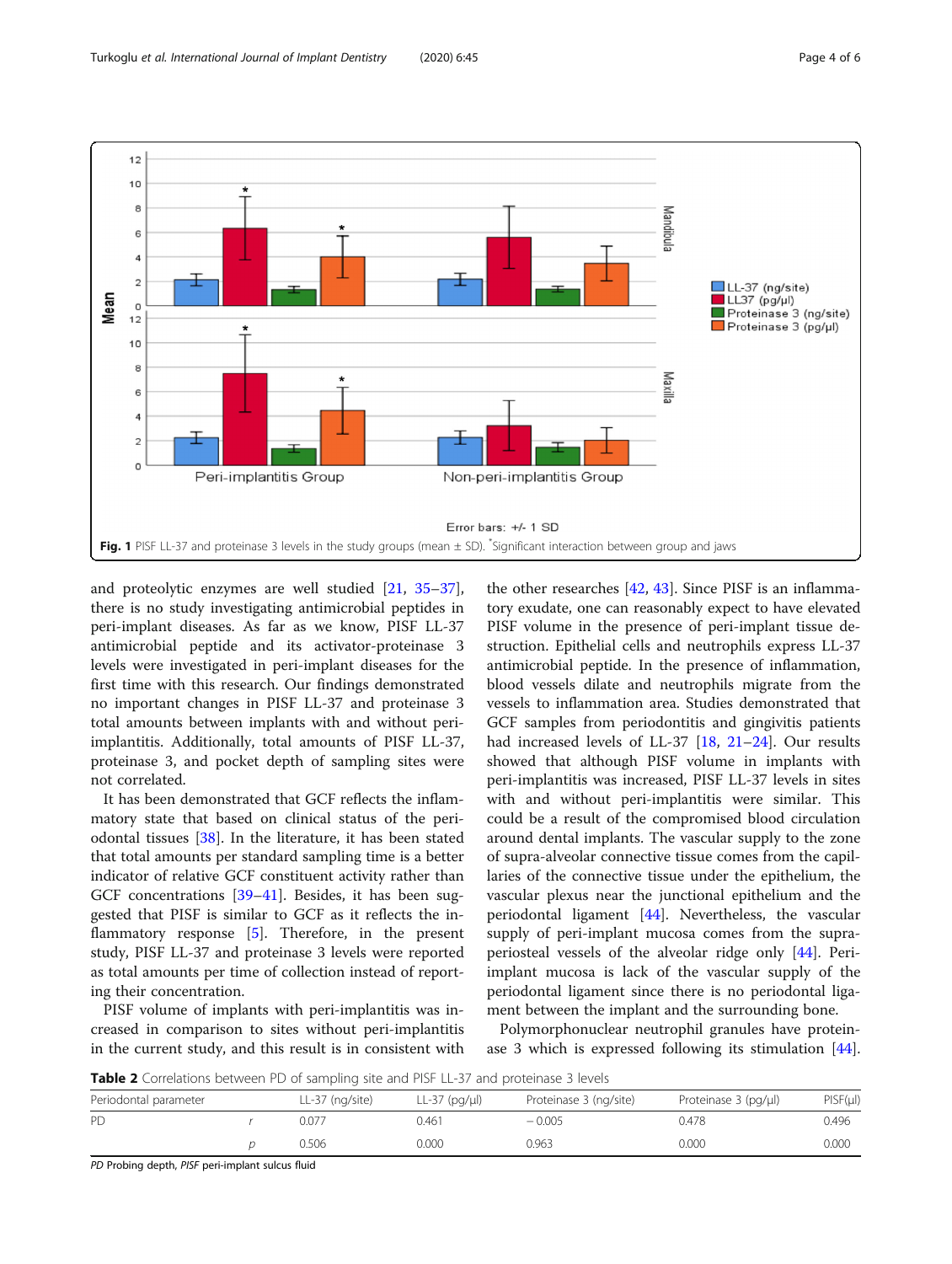<span id="page-4-0"></span>Several studies exhibited that GCF proteinase 3 levels were elevated in sites with periodontal tissue destruction in comparison to healthy periodontal tissues [[19](#page-5-0)–[21](#page-5-0)]. Similarly, in our previous study, it was presented that proteinase 3 levels in GCF were increased in patients with periodontal tissue loss in comparison to healthy controls, but similar between periodontitis and gingivitis subjects [\[21](#page-5-0)]. In this current study, proteinase 3 levels in PISF were similar between peri-implantitis and nonperi-implantitis sites. Reduced blood circulation of the supra-alveolar connective tissue of dental implants compared to natural dentition might lead to a relative reduction in the number of neutrophils migrating from periimplant connective tissue to peri-implant sulcus. This in turn might be the reason for similar proteinase 3 levels in PISF between the groups. Additionally, the presence of sites with peri-implant mucositis as well as healthy peri-implant tissues in non-peri-implantitis group might contribute to the above mentioned finding in the present study. Therefore, studies investigating PISF proteinase 3 levels in peri-implant healthy, peri-implant mucositis, and peri-implantitis might yield more information regarding the pathogenesis of peri-implant diseases. Both proteinase 3 and LL-37 levels in PISF were similar in study groups in this current study. This finding is not unexpected considering the fact that proteinase 3 is the enzyme cleaving hCAP18 to mature LL-37 peptide, and both proteinase 3 and LL-37 are mainly expressed by neutrophils. Therefore, similar levels of these two molecules in PISF is to be anticipated.

There are some limitations in the present study. PISF samples were obtained from implants with prosthetic restorations that make the sample collection difficult. Second, although the control group in this current study comprised of implants without peri-implantitis, some of these implants had peri-implant mucositis. Since the purpose of this current study was to evaluate PISF proteinase 3 and LL-37 levels in the presence of periimplant tissue destruction, implants with peri-implant mucositis were also included in the control group. Although implants having peri-implant mucositis did not have peri-implant tissue destruction, they had mucosal inflammation. Therefore, studies evaluating the influence of mucosal inflammation on the PISF proteinase 3 and LL-37 levels would provide detailed information regarding the levels of these molecules during the inflammatory process of peri-implant diseases.

# Conclusion

Peri-implantitis might increase PISF volume in response to peri-implant bone loss. However, peri-implant tissue destruction caused by peri-implantitis does not seem to affect PISF LL-37 and proteinase 3 levels. Within the limits of this current study, we concluded that PISF LL-

# 37 and proteinase 3 levels could not be used as prognostic criteria for detecting peri-implant bone loss.

### Abbreviations

GCF: Gingival crevicular fluid; PISF: Peri-implant sulcus fluid; MSBI: Modified sulcus bleeding index; MPI: Modified plaque index

#### Acknowledgments

We would like to thank Semiha Ozgul from the Department of Biostatistics and Medical Informatics, School of Medicine, Ege University, for the statistical analysis.

# Authors' contributions

OT Conceptualization, methodology, project administration, writing of the original draft. CE Investigation, project administration, review, and editing. HA Formal analysis. All authors read and approved the final version of the manuscript.

## Funding

This study was supported by Ege University Research Foundation (2017-DIS-010).

#### Availability of data and materials

The datasets used and/or analyzed during the current study are available from the corresponding author on reasonable request.

#### Ethics approval and consent to participate

The research protocol was approved by the Ege University Ethics Committee. All participants gave informed consent.

#### Consent for publication

N/A

# Competing interests

Oya Turkoglu, Candan Efeoglu, and Harika Atmaca declare that they have no competing interests.

#### Author details

<sup>1</sup>Department of Periodontology, School of Dentistry, Ege University, Bornova, 35100 Izmir, Turkey. <sup>2</sup>Department of Oral Surgery, School of Dentistry, Ege University, Izmir, Turkey. <sup>3</sup>Department of Biology, Celal Bayar University, Manisa, Turkey.

# Received: 16 December 2019 Accepted: 18 June 2020 Published online: 04 August 2020

#### References

- 1. Zitzmann NU, Berglundh T. Definition and prevalence of peri-implant disease. J Clin Periodontol. 2008;35:286–91.
- 2. Bhardwaj S, Prabhuji ML. Comparative volumetric and clinical evaluation of peri-implant sulcular fluid and gingival crevicular fluid. J Periodontal Implant Sci. 2013;43:233–42.
- 3. Tözüm TF, Akman AC, Yamalik N, et al. Analysis of the inflammatory process around endosseous dental implants and natural teeth: myeloperoxidase level and nitric oxide metabolism. Int J Oral Maxillofac Implants. 2007;22: 969–79.
- 4. Cakal TO, Efeoglu C, Bozkurt E. The evaluation of peri-implant sulcus fluid osteocalcin, osteopontin, and osteonectin levels in peri-implant diseases. J Periodontol. 2018;89:418–23.
- 5. Thierbach R, Maier K, Sorsa T, Mäntylä P. Peri-implant sulcus fluid (PISF) matrix metalloproteinase (MMP)-8 levels in peri-implantitis. J Clin Diagn Res. 2016;10:ZC34–8.
- 6. Ata-Ali J, Flichy-Fernández AJ, Alegre-Domingo T, Ata-Ali F, Palacio J, Peñarrocha-Diago M. Clinical, microbiological, and immunological aspects of healthy versus peri-implantitis tissue in full arch reconstruction patients: a prospective cross-sectional study. BMC Oral Health. 2015;1:15–43.
- 7. Acipinar S, Karsiyaka Hendek M, Olgun E, Kisa U. Evaluation of FGF-23 and 25(OH)D 3 levels in peri-implant sulcus fluid in peri-implant health and diseases. Clin Implant Dent Relat Res. 2019;21:1106–12.
- 8. Bals R, Wilson JM. Cathelicidins–a family of multifunctional antimicrobial peptides. Cell Mol Life Sci: CMLS. 2003;60:711–20.